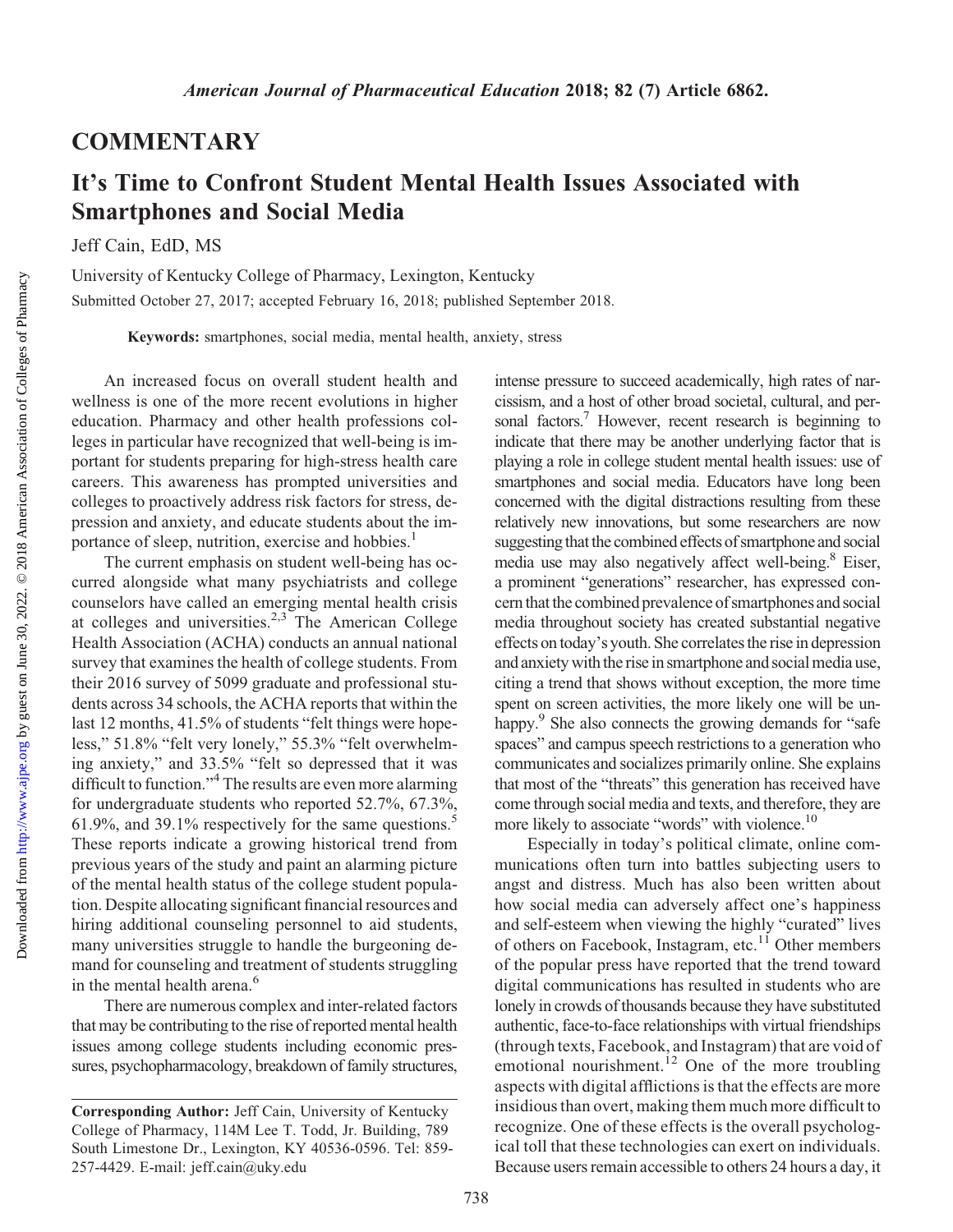becomes more challenging to psychologically disengage from work and other stressful activities.<sup>13</sup> This has perhaps helped fuel a growing grassroots "unplug" movement, in which individuals voluntarily forego the use of digital technologies for a period of time in order to alleviate mental health issues and reconnect with oneself and one's community.<sup>14,15</sup>

Popular press titles such as "Have smartphones destroyed a generation?" garner attention, but one must be careful to not accept sensationalistic headlines as a true indication of problems. Results of recent research studies, however, do lend a measure of credence to those reports. These research studies reveal a plethora of factors related to smartphones and social media that have negative consequences for sleep, anxiety and depression. In a study of young adults, 20 to 24 years old  $(n=4156)$ , frequent phone use was associated with higher stress, sleep disturbances, and depression.<sup>16</sup> Another study of adolescents, 12 to 17 years old ( $n=362$ ) showed that higher levels of smartphone use at night before bed is also related to shorter sleep patterns and more symptoms of depression.<sup>17</sup> Results of a study of college students, 18 to 25 years old  $(n=249)$ , showed a positive relationship between smartphone overuse and level of stress.<sup>18</sup> Similarly, results from a study of smart device (smartphones or tablets) users  $(n=274)$  revealed that higher levels of smart device use was associated with higher levels of stress and depression.<sup>19</sup> Several studies have also shown that the "fear of missing out" (FOMO) is associated with problematic smartphone use.<sup>20</sup> FOMO is the "pervasive apprehension that others might be having rewarding experiences from which one is absent." This new phenomenon is exacerbated by the connective natures of smartphones and social media and threatens the psychological health of those unable to un-tether themselves. $21$  In addition to the links between smartphone use and mental health concerns, the effects of various aspects of digital communications themselves are being studied. Toma reports on the overall psychological cost resulting from the self-presentation effects of social media. She summarizes a plethora of recent studies indicating that social media users' comparisons with others often result in envy, depression, reduced happiness, etc. because they perceive others' lives more favorable than their own.<sup>22</sup>

One of the major concerns of psychologists and digital media experts is the propensity toward addiction in today's "attention economy." In their efforts to capture attention (and market share) of users, device and app developers may have unwittingly (or in some cases, intentionally) designed for addiction, by using psychological tricks to develop a craving for the instantaneous "highs" of texts, social media "likes," comments, etc.23,24 The trends in drug and alcohol use among the millennial

generation has decreased, while the amount of time spent attending to smartphone activity continues to climb. This has led some researchers to suggest that those susceptible to addiction have simply shifted to a new drug: smartphones.<sup>9</sup> Responding to dings, banners, symbols, and other notification alerts has been shown to be very similar to effects of casino slot machines. Neuroimaging studies show that Internet addiction (of which smartphone and social media addictions are a subset) shows similar increases in activity in brain regions associated with substance-related addictions.<sup>25</sup> One disturbing research finding related to the issue of addiction is that the mere presence of a smartphone reduces cognitive capacity by keeping the user on "alert," which ultimately adds to the potential psychological toll of the device.<sup>26</sup> Although, issues with stress, anxiety, and depression are difficult to detect on the surface, it is relatively easy to recognize those with some form of digital addictions. Most of us can probably envision the individual who is tethered to their phone, always keeping it in sight, and checking it relentlessly, despite being in the presence of or in conversations with others. It is also not difficult to picture the image of young adults who browse their phone while lying in bed at night, monitor it for texts and social media notifications throughout the night, and immediately reach for and check their phone upon waking.

If recent research reports associating digital technologies with mental health concerns are merited, it will not be a simple problem to overcome. Because technological advances are considered "progress," it becomes more challenging to admit and confront the negative effects associated with them. Pushing back against smartphone (and by association, social media) use can become very controversial as the overreliance on them is still considered socially acceptable. Smartphones and social media are associated with unprecedented advances in communications, organization, information retrieval, productivity, maintaining social connections, and many other improvements in social and professional spheres. These technologies are largely unquestioned as essential in today's educational and professional environments. It would be difficult to dismiss all the conveniences that these technologies offer and for their roles in numerous advances in health care delivery and health care education.27,28 Many educators, in their noble efforts to "meet the students where they live," have taken advantage of the affordances of mobile and social digital technologies by incorporating them into regular instructional activities.29,30 Heavy use of these technologies may be considered simply a "way of life" and problems associated with them dismissed as mere woes of those clinging to an outdated culture.<sup>31</sup>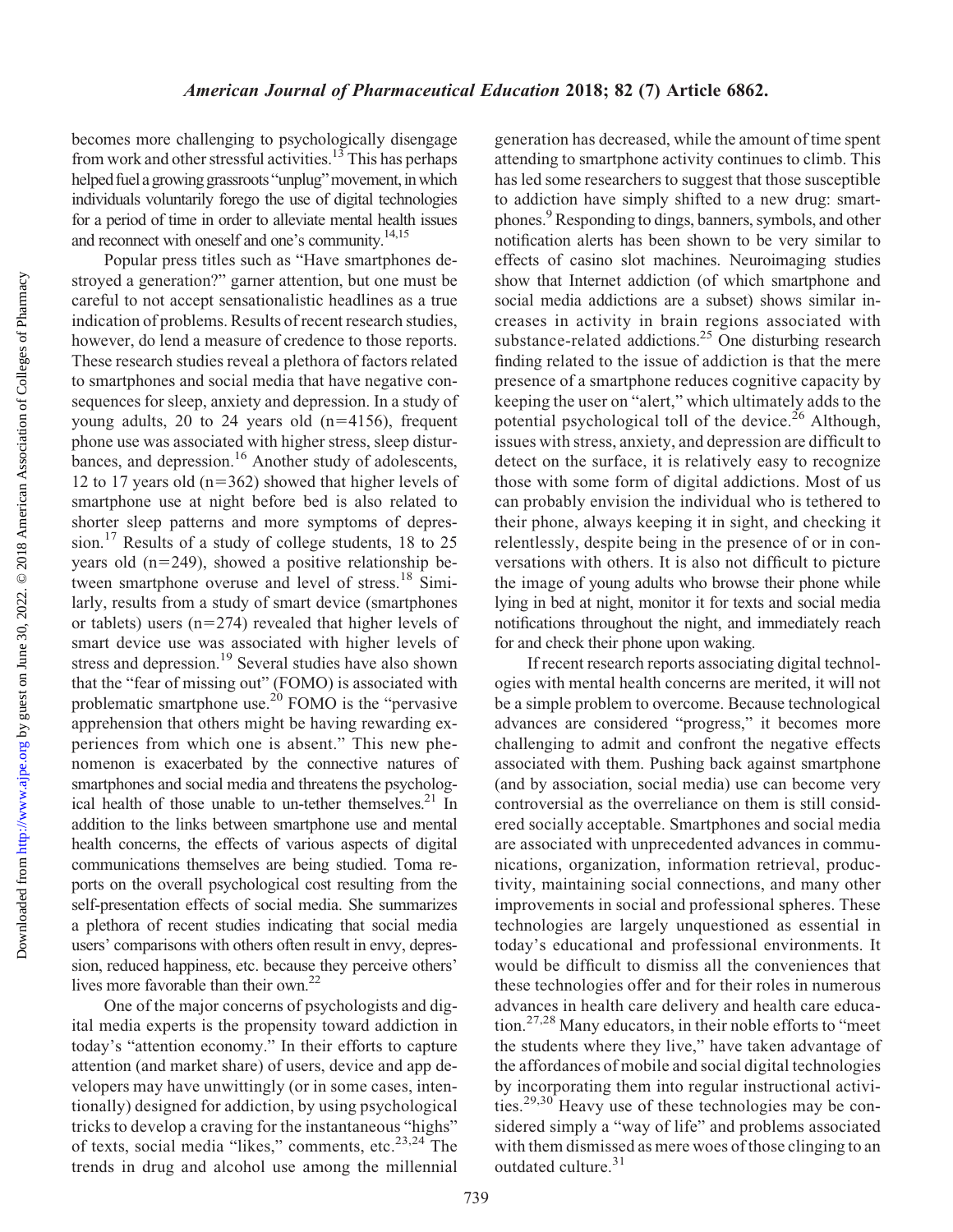Downloaded from

Despite all of the positive aspects of smartphones and social media and their acceptance as normal elements of modern life, it may be time to confront the unintended consequences on student lives. The "always on" culture has created unreasonable expectations that users' time, attention, and mental energy constantly be attuned to digital connections. There is almost a presumption that rapid responses to texts, messages, social media posts are a customary norm.32 We should not just bemoan and accept these issues as unfortunate consequences of progress. If we are serious about providing a "holistic" approach to student development and wellness, we must consider the emerging issues regarding mobile digital technologies as a legitimate factor with regard to mental health. Although a call for action regarding digital technologies and wellness within pharmacy and health professions education might be considered somewhat premature, we would not be the first to react. Psychiatrists have already begun to recommend that students identified as suffering from anxiety or depression should be monitored for smartphone addiction.33 The Royal Society of Public Health has also called for education in UK public schools regarding safe use of social media, and a digital media component in the training of those supporting health and wellness.<sup>34</sup>

As health care educators, our first step should be to recognize the potential issues associated with smartphone use and critically examine the literature to understand the nature of the problems. As with most things, more research is needed to establish cause and effect (not just correlation) and to determine how prevalent the issues are or are becoming in health professions education. It is not yet clear whether smartphone and social media use leads to mental health issues directly or whether individuals vulnerable to the issues are more susceptible to use these technologies as a coping mechanism that in turn, exacerbates the problems. We are just now entering an era in which anxiety and depression are major threats to the greater student population's academic success and overall wellness, therefore it will take time to unravel all the causes and potential solutions. Pharmacy school counselors and student affairs personnel who work with students suffering from mental health issues will be critical in determining the extent of problems associated with smartphones and social media and the effectiveness of strategies to counteract them. Second, although much more is to be learned, enough is known to begin making our students aware of the connections between mental health and smartphones. We should begin to incorporate information regarding digital afflictions in our wellness education and promotions. Research regarding prevention and treatment of digital affliction is still ongoing, but some of the suggested strategies to help alleviate the

issues may include mindfulness training, turning off phone and app notifications, removing devices from bedrooms, and setting time and use limits.<sup>16,17,35,36</sup> Cognitive behavioral therapy has been used to treat forms of Internet addictions and is also considered a potential viable treatment for overuse of smartphones and digital media.<sup>37,38</sup>

Finally, we need to understand how to maximize the use of these technologies for education and professional purposes, while helping our future health care practitioners recognize the risks of stress, anxiety, and depression that may accompany them. Because of the numerous positive attributes of these technologies, they will not be going away anytime soon; therefore, we must learn to adapt their uses in a way that is both beneficial and psychologically healthy. This is far from a simple issue, but it appears to be becoming an increasingly important one.

## **REFERENCES**

1. Anderson DS. Wellness Issues for Higher Education: A Guide for Student Affairs and Higher Education Professionals. New York, NY: Routledge; 2015.

2. Henriques G. The college student mental health crisis. [https://](https://www.psychologytoday.com/blog/theory-knowledge/201402/the-college-student-mental-health-crisis) [www.psychologytoday.com/blog/theory-knowledge/201402/the](https://www.psychologytoday.com/blog/theory-knowledge/201402/the-college-student-mental-health-crisis)[college-student-mental-health-crisis](https://www.psychologytoday.com/blog/theory-knowledge/201402/the-college-student-mental-health-crisis). Accessed March 14, 2017.

3. Eiser A. The crisis on campus. Am Psychol Assoc. 2011;42(8):18. 4. American College Health Association. National College Health Assessment II - Graduate/Professional Student Reference Group Data Report Fall 2016. [http://www.acha-ncha.org/docs/NCHA-II\\_FALL\\_](http://www.acha-ncha.org/docs/NCHA-II_FALL_2016_GRADUATE_REFERENCE_GROUP_DATA_REPORT.pdf) [2016\\_GRADUATE\\_REFERENCE\\_GROUP\\_DATA\\_REPORT.pdf.](http://www.acha-ncha.org/docs/NCHA-II_FALL_2016_GRADUATE_REFERENCE_GROUP_DATA_REPORT.pdf) Accessed October 6, 2017.

5. American College Health Association. National College Health Assessment II - Undergraduate Student Reference Group Data Report Fall 2016. [http://www.acha-ncha.org/docs/NCHA-II%20SPRING%](http://www.acha-ncha.org/docs/NCHA-II%20SPRING%202016%20UNDERGRADUATE%20REFERENCE%20GROUP%20DATA%20REPORT.pdf) [202016%20UNDERGRADUATE%20REFERENCE%20GROUP%](http://www.acha-ncha.org/docs/NCHA-II%20SPRING%202016%20UNDERGRADUATE%20REFERENCE%20GROUP%20DATA%20REPORT.pdf) [20DATA%20REPORT.pdf.](http://www.acha-ncha.org/docs/NCHA-II%20SPRING%202016%20UNDERGRADUATE%20REFERENCE%20GROUP%20DATA%20REPORT.pdf) Accessed January 31, 2018.

6. Wilson R. An epidemic of anguish. Chron Higher Educ. [http://](http://chronicle.com/article/An-Epidemic-of-Anguish/232721) [chronicle.com/article/An-Epidemic-of-Anguish/232721.](http://chronicle.com/article/An-Epidemic-of-Anguish/232721) Accessed May 31, 2016.

7. Henriques G. What is causing the college student mental health crisis? Psychol Today; [https://www.psychologytoday.com/blog/](https://www.psychologytoday.com/blog/theory-knowledge/201402/what-is-causing-the-college-student-mental-health-crisis) [theory-knowledge/201402/what-is-causing-the-college-student](https://www.psychologytoday.com/blog/theory-knowledge/201402/what-is-causing-the-college-student-mental-health-crisis)[mental-health-crisis](https://www.psychologytoday.com/blog/theory-knowledge/201402/what-is-causing-the-college-student-mental-health-crisis). Accessed October 5, 2017.

8. Brazeau GA, Brazeau DA. The challenge of educating in a highlyconnected and multitasking world. Am J Pharm Educ. 2009;73(7): Article 125.

9. Twenge JM. Have smartphones destroyed a generation? [https://](https://www.theatlantic.com/magazine/archive/2017/09/has-the-smartphone-destroyed-a-generation/534198/) [www.theatlantic.com/magazine/archive/2017/09/has-the](https://www.theatlantic.com/magazine/archive/2017/09/has-the-smartphone-destroyed-a-generation/534198/)[smartphone-destroyed-a-generation/534198/.](https://www.theatlantic.com/magazine/archive/2017/09/has-the-smartphone-destroyed-a-generation/534198/) Accessed October 6, 2017.

10. Twenge JM. The smartphone geneartion vs. free speech. [https://](https://www.wsj.com/articles/the-smartphone-generation-vs-free-speech-1504274890) [www.wsj.com/articles/the-smartphone-generation-vs-free-speech-](https://www.wsj.com/articles/the-smartphone-generation-vs-free-speech-1504274890)[1504274890.](https://www.wsj.com/articles/the-smartphone-generation-vs-free-speech-1504274890) Accessed October 9, 2017.

11. Stephens-Davidowitz S. Don't let Facebook make you miserable. [https://www.nytimes.com/2017/05/06/opinion/sunday/dont-let](https://www.nytimes.com/2017/05/06/opinion/sunday/dont-let-facebook-make-you-miserable.html)[facebook-make-you-miserable.html.](https://www.nytimes.com/2017/05/06/opinion/sunday/dont-let-facebook-make-you-miserable.html) Accessed October 9, 2017. 12. Brody JE. Hooked on our smartphones. [https://www.nytimes.](https://www.nytimes.com/2017/01/09/well/live/hooked-on-our-smartphones.html) [com/2017/01/09/well/live/hooked-on-our-smartphones.html.](https://www.nytimes.com/2017/01/09/well/live/hooked-on-our-smartphones.html) Accessed October 6, 2017.